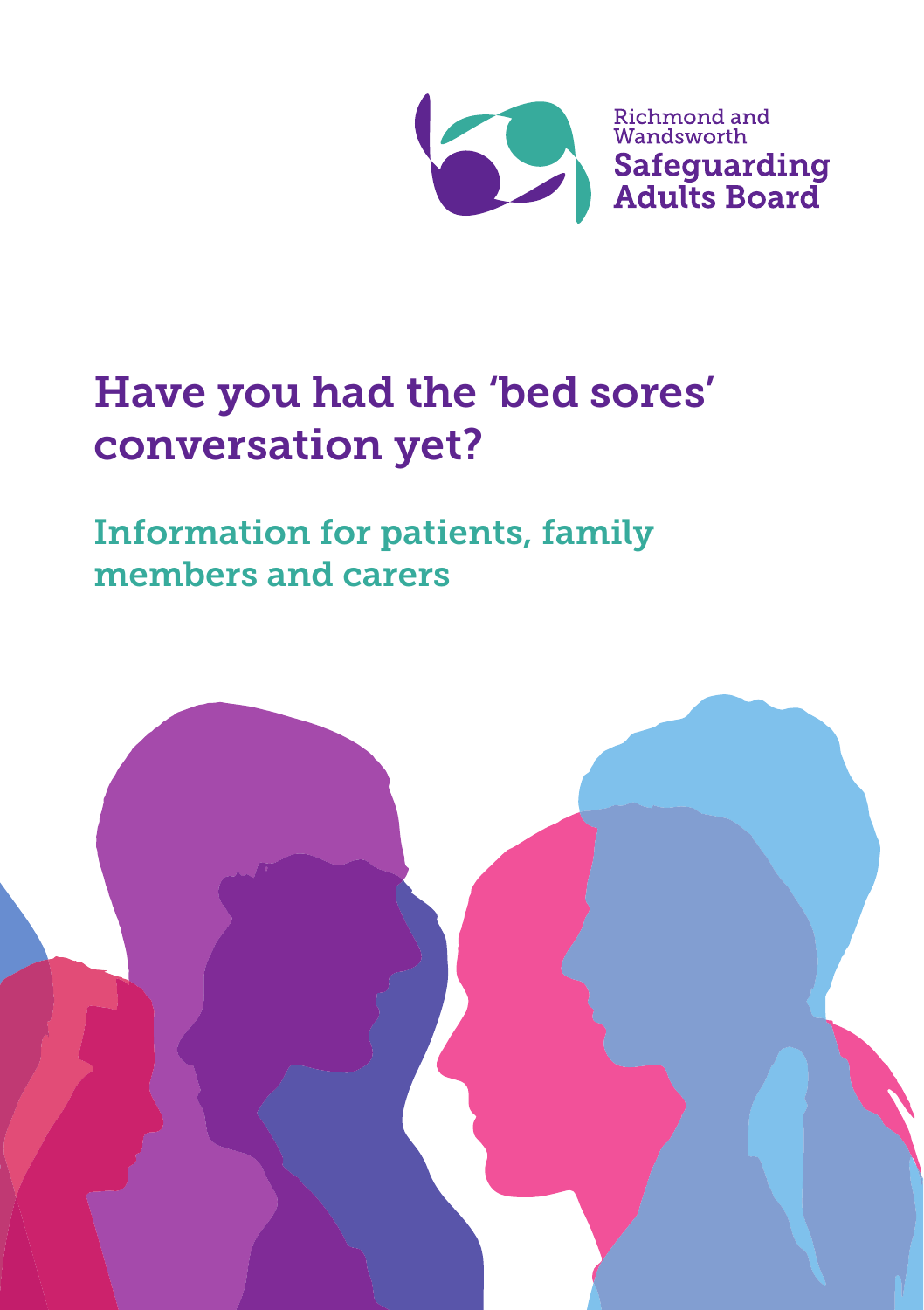This leaflet contains general information. If there is anything else you need to know, please speak to your nurse or doctor

# 'Bed Sores', 'Pressure Ulcers', 'Pressure Sore'

They have many names, but **talking about them** is hard and rarely done, either due to **lack of awareness** or because it can be **embarrassing**. Their **danger** is silent and real. Being aware and discussing the possibility of bed sores can be the difference between life and death.

## What is a bed sore/pressure ulcer?

A pressure ulcer (also known as pressure sores or bed sores) is an area of damage to the skin and underlying tissue. If untreated, this damage could progress to cause blood poisoning (septicaemia), which is life-threatening.

The risks involved with developing bed sores (pressure ulcers) are:

- Significant pain and discomfort;
- The need for daily dressings;
- Hospital admission;
- Blood poisoning (Septicaemia);
- Death.

### What causes a pressure ulcer?

Pressure ulcers are caused by poor circulation to tissues due to a combination of the following factors:

#### Pressure

Body weight and some equipment (e.g. compression socks) can squash the skin and other tissues where they are under pressure. This reduces the blood supply to the area and can lead to tissue damage.

#### Shearing

Sliding or slumping down the bed/chair can damage the skin and deeper layers of tissue.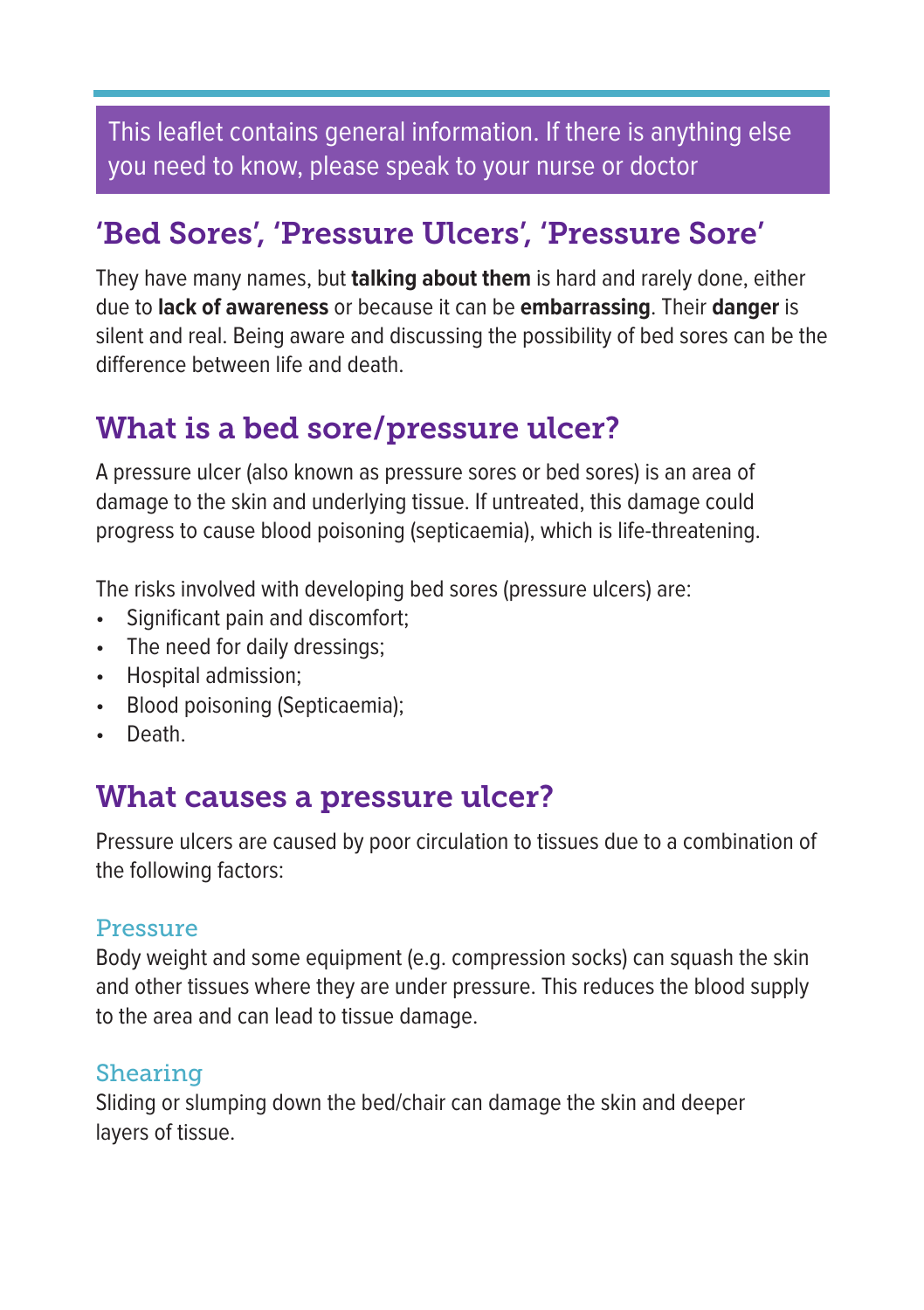#### **Friction**

Poor moving and handling methods can remove the top layers of skin. Repeated friction can increase the risk of developing bed sores.

# What are the early signs of a pressure ulcer?

- change in skin colour redder or darker;
- feeling of heat or cold;
- discomfort or pain;
- blistering:
- skin damage.

Without appropriate intervention the damage may worsen, developing into hard black tissue or an open wound.

If you suspect a pressure ulcer, tell a doctor or nurse as soon as possible and follow the advice they give you.

### How do I know if I or the person I care for is at risk of developing pressure ulcers?

Consider these questions:

- 1. Are you or the person you care for experiencing **increased pain/soreness** to the bottom or heels?
- 2. Are you or the person you care for **incontinent/wears pads**?
- 3. Are you or the person you care for **staying in the same position** for more than 2-3 hours?
- 4. Is there a **general decline in health**?
- 5. Has your/the person's **appetite decreased**?

If the answer to **two or more** of the above questions is 'Yes', **contact GP/district nurses for advice.**

Areas at most risk: back of head, shoulders, elbows, hips, sacrum, heels and toes